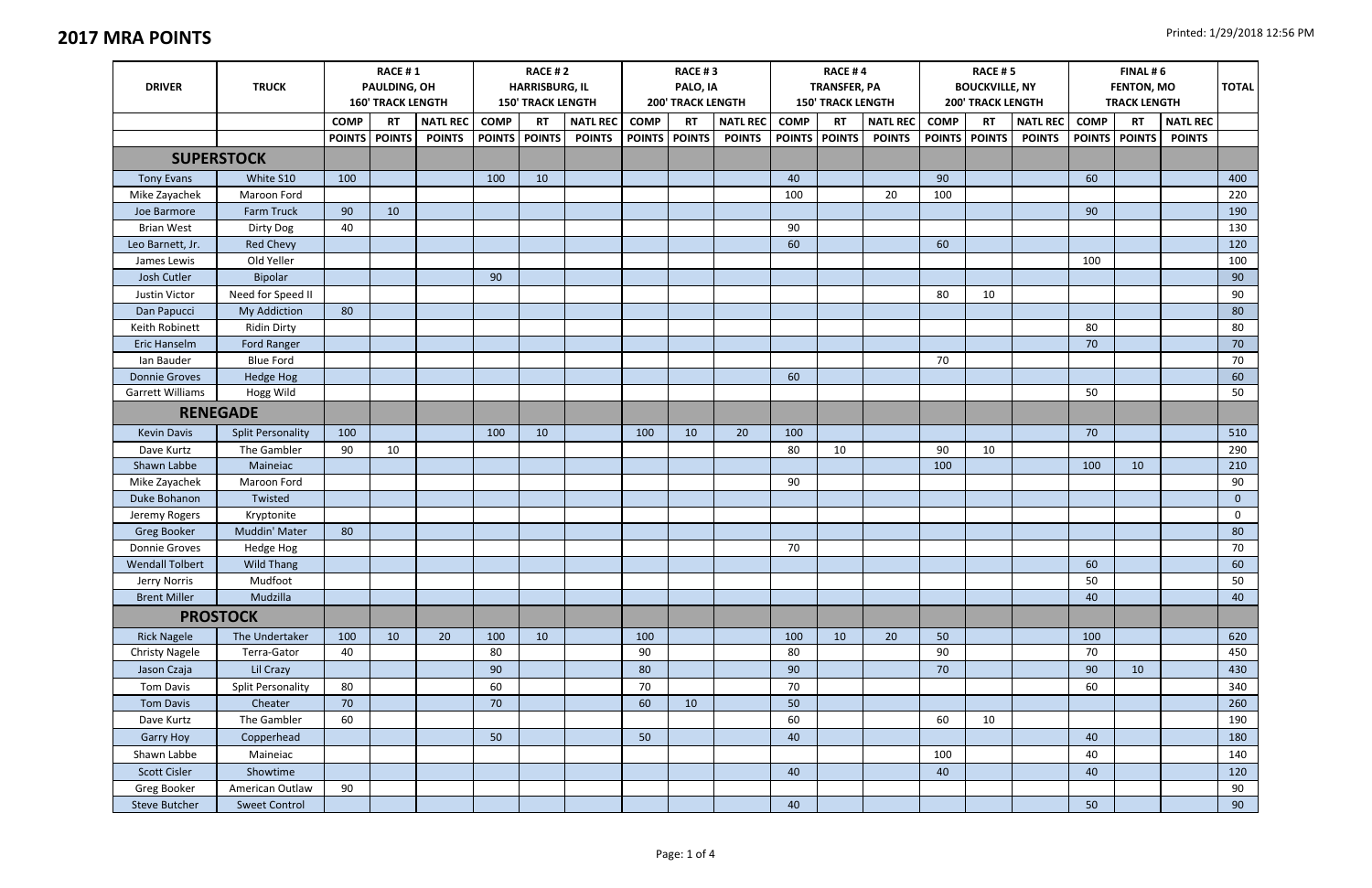|                               | <b>RACE #1</b><br><b>RACE #2</b> |                          |               |                 |                          |                 |                 | RACE #3                  |               |                 | RACE #4                  |                     |                 | <b>RACE #5</b>           |                       |                 |                     |               |                 |              |
|-------------------------------|----------------------------------|--------------------------|---------------|-----------------|--------------------------|-----------------|-----------------|--------------------------|---------------|-----------------|--------------------------|---------------------|-----------------|--------------------------|-----------------------|-----------------|---------------------|---------------|-----------------|--------------|
| <b>TRUCK</b><br><b>DRIVER</b> |                                  | PAULDING, OH             |               |                 | <b>HARRISBURG, IL</b>    |                 |                 | PALO, IA                 |               |                 |                          | <b>TRANSFER, PA</b> |                 |                          | <b>BOUCKVILLE, NY</b> |                 | <b>FENTON, MO</b>   |               |                 | <b>TOTAL</b> |
|                               |                                  | <b>160' TRACK LENGTH</b> |               |                 | <b>150' TRACK LENGTH</b> |                 |                 | <b>200' TRACK LENGTH</b> |               |                 | <b>150' TRACK LENGTH</b> |                     |                 | <b>200' TRACK LENGTH</b> |                       |                 | <b>TRACK LENGTH</b> |               |                 |              |
|                               |                                  | <b>COMP</b>              | <b>RT</b>     | <b>NATL REC</b> | <b>COMP</b>              | <b>RT</b>       | <b>NATL REC</b> | <b>COMP</b>              | <b>RT</b>     | <b>NATL REC</b> | <b>COMP</b>              | <b>RT</b>           | <b>NATL REC</b> | <b>COMP</b>              | <b>RT</b>             | <b>NATL REC</b> | <b>COMP</b>         | <b>RT</b>     | <b>NATL REC</b> |              |
|                               |                                  | <b>POINTS</b>            | <b>POINTS</b> | <b>POINTS</b>   |                          | POINTS   POINTS | <b>POINTS</b>   | <b>POINTS</b>            | <b>POINTS</b> | <b>POINTS</b>   | <b>POINTS</b>            | <b>POINTS</b>       | <b>POINTS</b>   | <b>POINTS</b>            | <b>POINTS</b>         | <b>POINTS</b>   | <b>POINTS</b>       | <b>POINTS</b> | <b>POINTS</b>   |              |
| Wayne Bonaker                 | Self Inflicted                   |                          |               |                 |                          |                 |                 |                          |               |                 |                          |                     |                 |                          |                       |                 | 80                  |               |                 | 80           |
| <b>Chuck Courty</b>           | <b>Mean Streak</b>               |                          |               |                 |                          |                 |                 |                          |               |                 |                          |                     |                 | 80                       |                       |                 |                     |               |                 | 80           |
| David Jones                   | Irish Outlaw                     | 50                       |               |                 |                          |                 |                 |                          |               |                 |                          |                     |                 |                          |                       |                 |                     |               |                 | 50           |
| <b>Donnie Groves</b>          | <b>Hedge Hog</b>                 |                          |               |                 |                          |                 |                 |                          |               |                 | 40                       |                     |                 |                          |                       |                 |                     |               |                 | 40           |
| <b>Wendall Tolbert</b>        | <b>Wild Thang</b>                |                          |               |                 |                          |                 |                 |                          |               |                 |                          |                     |                 |                          |                       |                 | 40                  |               |                 | 40           |
| <b>Patrick Kallus</b>         |                                  |                          |               |                 |                          |                 |                 |                          |               |                 |                          |                     |                 |                          |                       |                 | 40                  |               |                 | 40           |
| Mike Lathem                   | Hammertime                       |                          |               |                 |                          |                 |                 |                          |               |                 |                          |                     |                 |                          |                       |                 | 40                  |               |                 | 40           |
|                               | <b>OUTLAW PROSTOCK</b>           |                          |               |                 |                          |                 |                 |                          |               |                 |                          |                     |                 |                          |                       |                 |                     |               |                 |              |
| Jason Czaja                   | Lil' Crazy                       | 50                       |               |                 | 90                       |                 |                 | 90                       |               |                 | 80                       |                     |                 | 90                       |                       |                 | 70                  | 10            |                 | 480          |
| Matt Voss                     | State Tech Jeep                  |                          |               |                 | 100                      |                 | 20              | 100                      |               |                 | 90                       |                     |                 | 100                      | 10                    |                 | 80                  |               |                 | 500          |
| <b>Rick Nagele</b>            | The Undertaker                   | 80                       |               |                 | 80                       | 10              |                 | 80                       | 10            |                 | 100                      |                     |                 | 80                       |                       |                 | 50                  |               |                 | 490          |
| <b>Christy Nagele</b>         | Terra-Gator                      | 60                       |               |                 | 70                       |                 |                 | 70                       |               |                 | 60                       |                     |                 | 70                       |                       |                 | 40                  |               |                 | 370          |
| <b>Garry Hoy</b>              | Copperhead Ford                  | 40                       |               |                 | 60                       |                 |                 | 50                       |               |                 | 50                       |                     |                 |                          |                       |                 | 40                  |               |                 | 240          |
| Dave Kurtz                    | The Gambler                      | 40                       | 10            |                 |                          |                 |                 |                          |               |                 | 70                       | 10                  |                 | 60                       |                       |                 |                     |               |                 | 190          |
| <b>Art Nelson</b>             | <b>Bone Stock</b>                | 100                      |               |                 |                          |                 |                 |                          |               |                 |                          |                     |                 | 50                       |                       |                 |                     |               |                 | 150          |
| Scott Cisler                  | Showtime                         |                          |               |                 |                          |                 |                 |                          |               |                 | 40                       |                     |                 | 40                       |                       |                 | 40                  |               |                 | 120          |
| <b>Patrick Kallus</b>         |                                  |                          |               |                 |                          |                 |                 |                          |               |                 |                          |                     |                 |                          |                       |                 | 100                 |               |                 | 100          |
| Dave Crawford                 | Hookin-In-Bookin                 | 90                       |               |                 |                          |                 |                 |                          |               |                 |                          |                     |                 |                          |                       |                 |                     |               |                 | 90           |
| Robert Whitehead              | Junk Yard Dog                    |                          |               |                 |                          |                 |                 |                          |               |                 |                          |                     |                 |                          |                       |                 | 90                  |               |                 | 90           |
| Greg Noonan                   | Never Stop Rockin                |                          |               |                 |                          |                 |                 |                          |               |                 | 40                       |                     |                 | 40                       |                       |                 |                     |               |                 | 80           |
| Greg Booker                   | American Outlaw                  | 70                       |               |                 |                          |                 |                 |                          |               |                 |                          |                     |                 |                          |                       |                 |                     |               |                 | 70           |
| <b>Blake Rardon</b>           | White Jeep                       |                          |               |                 |                          |                 |                 | 60                       |               |                 |                          |                     |                 |                          |                       |                 |                     |               |                 | 60           |
| Marvin Graham                 | Texas 2 Step                     |                          |               |                 |                          |                 |                 |                          |               |                 |                          |                     |                 |                          |                       |                 | 60                  |               |                 | 60           |
| <b>Steve Butcher</b>          | <b>Sweet Control</b>             |                          |               |                 |                          |                 |                 |                          |               |                 | 40                       |                     |                 |                          |                       |                 |                     |               |                 | 40           |
| Tim Halstead                  | 41 Willies                       |                          |               |                 |                          |                 |                 |                          |               |                 | 40                       |                     |                 |                          |                       |                 |                     |               |                 | 40           |
| Mike Zayachek                 | Old Truck                        |                          |               |                 |                          |                 |                 |                          |               |                 |                          |                     |                 | 40                       |                       |                 |                     |               |                 | 40           |
| David Jones                   | Irish Outlaw                     |                          |               |                 |                          |                 |                 |                          |               |                 | 40                       |                     |                 |                          |                       |                 |                     |               |                 | 40           |
| Duke Bohanon                  | Eli's Comin                      |                          |               |                 |                          |                 |                 |                          |               |                 |                          |                     |                 |                          |                       |                 | 40                  |               |                 | 40           |
|                               | <b>MODIFIED CUTS</b>             |                          |               |                 |                          |                 |                 |                          |               |                 |                          |                     |                 |                          |                       |                 |                     |               |                 |              |
| <b>Travis Shoemaker</b>       | Highroller IV                    | 100                      |               |                 |                          |                 |                 |                          |               |                 | 100                      |                     | 20              | 100                      |                       | 20              | 60                  |               |                 | 400          |
| Keith Mitchell                | The Mudgician                    | 70                       |               |                 | 90                       |                 |                 |                          |               |                 | 80                       | 10                  |                 | 40                       |                       |                 | 80                  |               |                 | 370          |
| Scott Ohlrogge                | Racing In The Dirt               |                          |               |                 | 80                       |                 |                 | 80                       |               |                 | 60                       |                     |                 | 80                       |                       |                 |                     |               |                 | 300          |
| Matt Voss                     | State Tech Jeep                  |                          |               |                 | 70                       |                 |                 | 90                       |               |                 | 70                       |                     |                 | 40                       |                       |                 |                     |               |                 | 270          |
| Jason Massie                  | Massie Mud Racing                |                          |               |                 |                          |                 |                 | 100                      |               |                 | 90                       |                     |                 |                          |                       |                 | 70                  |               |                 | 260          |
| <b>Tyler Curtis</b>           | <b>Bad Intentions</b>            |                          |               |                 | 100                      |                 | 20              |                          |               |                 |                          |                     |                 |                          |                       |                 | 90                  |               |                 | 210          |
| Brendan Kinsella              | Pure Fury                        | 90                       | 10            |                 |                          |                 |                 |                          |               |                 |                          |                     |                 | 90                       | 10                    |                 |                     |               |                 | 200          |
| Craig Schwanz                 | Grapenutz                        | 60                       |               |                 |                          |                 |                 | 60                       | 10            |                 |                          |                     |                 |                          |                       |                 | 40                  |               |                 | 170          |
| Bert Van Loon                 | <b>Irrational Behavior</b>       | 80                       |               |                 |                          |                 |                 |                          |               |                 |                          |                     |                 | 70                       |                       |                 |                     |               |                 | 150          |
| Mike Lebakken                 | Taz                              |                          |               |                 |                          |                 |                 | 70                       |               |                 |                          |                     |                 | 50                       |                       |                 |                     |               |                 | 120          |
| <b>Scott Coxwell</b>          | <b>Black</b>                     |                          |               |                 |                          |                 |                 |                          |               |                 |                          |                     |                 |                          |                       |                 | 100                 |               |                 | 100          |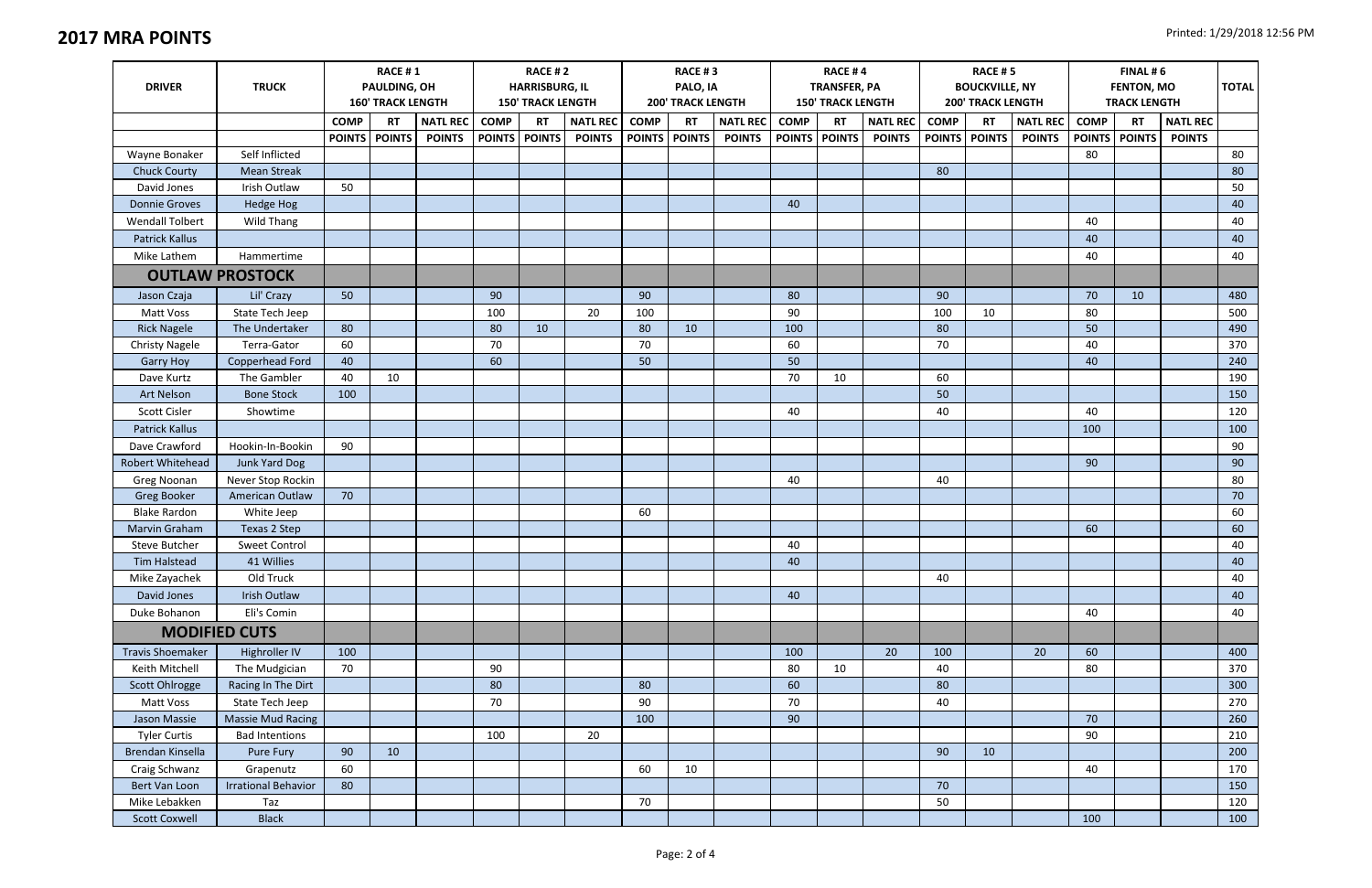| <b>DRIVER</b>           | <b>TRUCK</b>             | <b>RACE #1</b><br>PAULDING, OH<br><b>160' TRACK LENGTH</b> |                 |                 | <b>RACE #2</b><br><b>HARRISBURG, IL</b><br><b>150' TRACK LENGTH</b> |           |                 | <b>RACE #3</b><br>PALO, IA<br><b>200' TRACK LENGTH</b> |               |                 | RACE #4<br><b>TRANSFER, PA</b><br><b>150' TRACK LENGTH</b> |               |                 | <b>RACE #5</b><br><b>BOUCKVILLE, NY</b><br><b>200' TRACK LENGTH</b> |                 |                 | FINAL #6<br><b>FENTON, MO</b><br><b>TRACK LENGTH</b> |           |                 | <b>TOTAL</b> |
|-------------------------|--------------------------|------------------------------------------------------------|-----------------|-----------------|---------------------------------------------------------------------|-----------|-----------------|--------------------------------------------------------|---------------|-----------------|------------------------------------------------------------|---------------|-----------------|---------------------------------------------------------------------|-----------------|-----------------|------------------------------------------------------|-----------|-----------------|--------------|
|                         |                          | <b>COMP</b>                                                | <b>RT</b>       | <b>NATL REC</b> | <b>COMP</b>                                                         | <b>RT</b> | <b>NATL REC</b> | <b>COMP</b>                                            | <b>RT</b>     | <b>NATL REC</b> | <b>COMP</b>                                                | <b>RT</b>     | <b>NATL REC</b> | <b>COMP</b>                                                         | <b>RT</b>       | <b>NATL REC</b> | <b>COMP</b>                                          | <b>RT</b> | <b>NATL REC</b> |              |
|                         |                          |                                                            | POINTS   POINTS | <b>POINTS</b>   | <b>POINTS POINTS</b>                                                |           | <b>POINTS</b>   | <b>POINTS</b>                                          | <b>POINTS</b> | <b>POINTS</b>   |                                                            | POINTS POINTS | <b>POINTS</b>   |                                                                     | POINTS   POINTS | <b>POINTS</b>   | <b>POINTS POINTS</b>                                 |           | <b>POINTS</b>   |              |
| Pam Coolidge            | Trouble                  |                                                            |                 |                 |                                                                     |           |                 | 50                                                     |               |                 | 40                                                         |               |                 |                                                                     |                 |                 |                                                      |           |                 | 90           |
| <b>Robert Gallagher</b> | <b>Black Mamba</b>       |                                                            |                 |                 | 60                                                                  | 10        |                 |                                                        |               |                 |                                                            |               |                 |                                                                     |                 |                 |                                                      |           |                 | 70           |
| Jared Robinson          | Clueless                 |                                                            |                 |                 |                                                                     |           |                 |                                                        |               |                 |                                                            |               |                 | 60                                                                  |                 |                 |                                                      |           |                 | 60           |
| <b>Tim Halstead</b>     | 41 Willies               |                                                            |                 |                 |                                                                     |           |                 |                                                        |               |                 | 50                                                         |               |                 |                                                                     |                 |                 |                                                      |           |                 | 50           |
| Caleb Dunsavage         | Color Me Gone            |                                                            |                 |                 |                                                                     |           |                 |                                                        |               |                 |                                                            |               |                 |                                                                     |                 |                 | 50                                                   |           |                 | 50           |
| Katie King              | Pure Aggrevation         |                                                            |                 |                 |                                                                     |           |                 |                                                        |               |                 | 40                                                         |               |                 |                                                                     |                 |                 |                                                      |           |                 | 40           |
| Greg Noonan             | Never Stop Rockin        |                                                            |                 |                 |                                                                     |           |                 |                                                        |               |                 |                                                            |               |                 | 40                                                                  |                 |                 |                                                      |           |                 | 40           |
| <b>Phil Lites</b>       | <b>Silver Streak</b>     |                                                            |                 |                 |                                                                     |           |                 |                                                        |               |                 |                                                            |               |                 | 40                                                                  |                 |                 |                                                      |           |                 | 40           |
| Robert Whitehead        | Junk Yard Dog            |                                                            |                 |                 |                                                                     |           |                 |                                                        |               |                 |                                                            |               |                 |                                                                     |                 |                 | 40                                                   |           |                 | 40           |
|                         | <b>OPEN PADDLES</b>      |                                                            |                 |                 |                                                                     |           |                 |                                                        |               |                 |                                                            |               |                 |                                                                     |                 |                 |                                                      |           |                 |              |
| Dan Richter             | <b>Richter Scale</b>     | 100                                                        | 10              |                 |                                                                     |           |                 | 100                                                    |               |                 | 100                                                        | 10            | 20              | 80                                                                  |                 |                 | 90                                                   |           |                 | 510          |
| Steve Renaud            | Frantik                  | 90                                                         |                 |                 | 100                                                                 |           | 20              | 70                                                     |               |                 | 60                                                         |               |                 | 40                                                                  | 10              |                 | 40                                                   |           |                 | 430          |
| Joel Coolidge           | Nightmare V              | 70                                                         |                 |                 | 80                                                                  | 10        |                 | 60                                                     |               |                 | 40                                                         |               |                 | 90                                                                  |                 |                 | 80                                                   |           |                 | 430          |
| <b>Billy Fling</b>      | <b>Reality Check</b>     | 80                                                         |                 |                 | 70                                                                  |           |                 |                                                        |               |                 | 90                                                         |               |                 | 60                                                                  |                 |                 | 70                                                   |           |                 | 370          |
| Dale Ellenberger        | <b>Touch of Madness</b>  |                                                            |                 |                 | 60                                                                  |           |                 | 40                                                     |               |                 | 50                                                         |               |                 | 70                                                                  |                 |                 |                                                      |           |                 | 220          |
| Kevin Harrison          | Never Enuff              |                                                            |                 |                 | 90                                                                  |           |                 | 80                                                     |               |                 |                                                            |               |                 |                                                                     |                 |                 | 50                                                   |           |                 | 220          |
| <b>Rick Young</b>       | <b>Outta Control</b>     |                                                            |                 |                 |                                                                     |           |                 | 90                                                     | 10            |                 |                                                            |               |                 |                                                                     |                 |                 | 100                                                  |           |                 | 200          |
| Chuck Courty            | <b>Mud Missle</b>        |                                                            |                 |                 |                                                                     |           |                 |                                                        |               |                 | 80                                                         |               |                 | 100                                                                 |                 |                 |                                                      |           |                 | 180          |
| Kevin Stone             | The Grind                |                                                            |                 |                 |                                                                     |           |                 |                                                        |               |                 | 70                                                         |               |                 |                                                                     |                 |                 | 40                                                   |           |                 | 110          |
| <b>Byron Tinkey</b>     | <b>Bad Habit</b>         |                                                            |                 |                 |                                                                     |           |                 | 50                                                     |               |                 |                                                            |               |                 |                                                                     |                 |                 | 40                                                   |           |                 | 90           |
| Nedd Brandenburg        | <b>Eating Ramen</b>      |                                                            |                 |                 |                                                                     |           |                 | 40                                                     |               |                 |                                                            |               |                 |                                                                     |                 |                 | 40                                                   |           |                 | 80           |
| Joe Manson, Jr.         | Pegaus                   |                                                            |                 |                 |                                                                     |           |                 |                                                        |               |                 |                                                            |               |                 |                                                                     |                 |                 | 60                                                   |           |                 | 60           |
| Jeremy Hood             | <b>Wicked Intentions</b> |                                                            |                 |                 | 50                                                                  |           |                 |                                                        |               |                 |                                                            |               |                 |                                                                     |                 |                 |                                                      |           |                 | 50           |
| Pete Zayachek           | Red Ford                 |                                                            |                 |                 |                                                                     |           |                 |                                                        |               |                 |                                                            |               |                 | 50                                                                  |                 |                 |                                                      |           |                 | 50           |
| <b>Rick Holmes</b>      | <b>Wild Cherry</b>       |                                                            |                 |                 |                                                                     |           |                 | 40                                                     |               |                 |                                                            |               |                 |                                                                     |                 |                 |                                                      |           |                 | 40           |
| Troy Liebi              | Funny Car                |                                                            |                 |                 |                                                                     |           |                 |                                                        |               |                 |                                                            |               |                 | 40                                                                  |                 |                 |                                                      |           |                 | 40           |
| Tina Olszewski          | Holdin' On               |                                                            |                 |                 |                                                                     |           |                 |                                                        |               |                 |                                                            |               |                 | 40                                                                  |                 |                 |                                                      |           |                 | 40           |
| Dave Hempfling          | Psycotic                 |                                                            |                 |                 |                                                                     |           |                 |                                                        |               |                 |                                                            |               |                 |                                                                     |                 |                 | 40                                                   |           |                 | 40           |
| Cody Rossman            | Penny Pusher             |                                                            |                 |                 |                                                                     |           |                 |                                                        |               |                 |                                                            |               |                 |                                                                     |                 |                 | 40                                                   |           |                 | 40           |
| Richie Holden           | Twist of Fate            |                                                            |                 |                 |                                                                     |           |                 |                                                        |               |                 |                                                            |               |                 |                                                                     |                 |                 | 40                                                   |           |                 | 40           |
| Doug Reuther, Jr.       | Flash Point              |                                                            |                 |                 |                                                                     |           |                 |                                                        |               |                 |                                                            |               |                 |                                                                     |                 |                 | 40                                                   |           |                 | 40           |
|                         | <b>OPEN CUTS</b>         |                                                            |                 |                 |                                                                     |           |                 |                                                        |               |                 |                                                            |               |                 |                                                                     |                 |                 |                                                      |           |                 |              |
| <b>Steve Renaud</b>     | Frantik                  | 90                                                         | 10              |                 | 80                                                                  |           |                 | 70                                                     |               |                 | 80                                                         | 10            |                 | 100                                                                 |                 |                 | 70                                                   |           |                 | 510          |
| Dan Richter             | <b>Richter Scale</b>     | 80                                                         |                 |                 |                                                                     |           |                 | 80                                                     |               |                 | 90                                                         |               |                 | 80                                                                  |                 |                 | 80                                                   |           |                 | 410          |
| <b>Billy Fling</b>      | <b>Reality Check</b>     | 100                                                        |                 |                 | 90                                                                  | 10        |                 |                                                        |               |                 | 100                                                        |               |                 |                                                                     |                 |                 | 60                                                   |           |                 | 360          |
| <b>Tyler Coolidge</b>   | Nightmare V              |                                                            |                 |                 | 70                                                                  |           |                 | 40                                                     |               |                 | 70                                                         |               |                 | 90                                                                  |                 |                 | 50                                                   |           |                 | 320          |
| Kevin Harrison          | Never Enuff              |                                                            |                 |                 | 100                                                                 |           | 20              |                                                        | 90            |                 |                                                            |               |                 |                                                                     |                 |                 | 90                                                   |           |                 | 300          |
| <b>Rick Young</b>       | Outta Control            |                                                            |                 |                 |                                                                     |           |                 | 100                                                    |               | 20              |                                                            |               |                 |                                                                     |                 |                 | 100                                                  |           |                 | 220          |
| Dale Ellenberger        | <b>Touch of Madness</b>  |                                                            |                 |                 | 60                                                                  |           |                 | 50                                                     |               |                 | 60                                                         |               |                 |                                                                     |                 |                 |                                                      |           |                 | 170          |
| <b>Byron Tinkey</b>     | <b>Bad Habit</b>         |                                                            |                 |                 |                                                                     |           |                 | 60                                                     |               |                 |                                                            |               |                 |                                                                     |                 |                 | 40                                                   |           |                 | 100          |